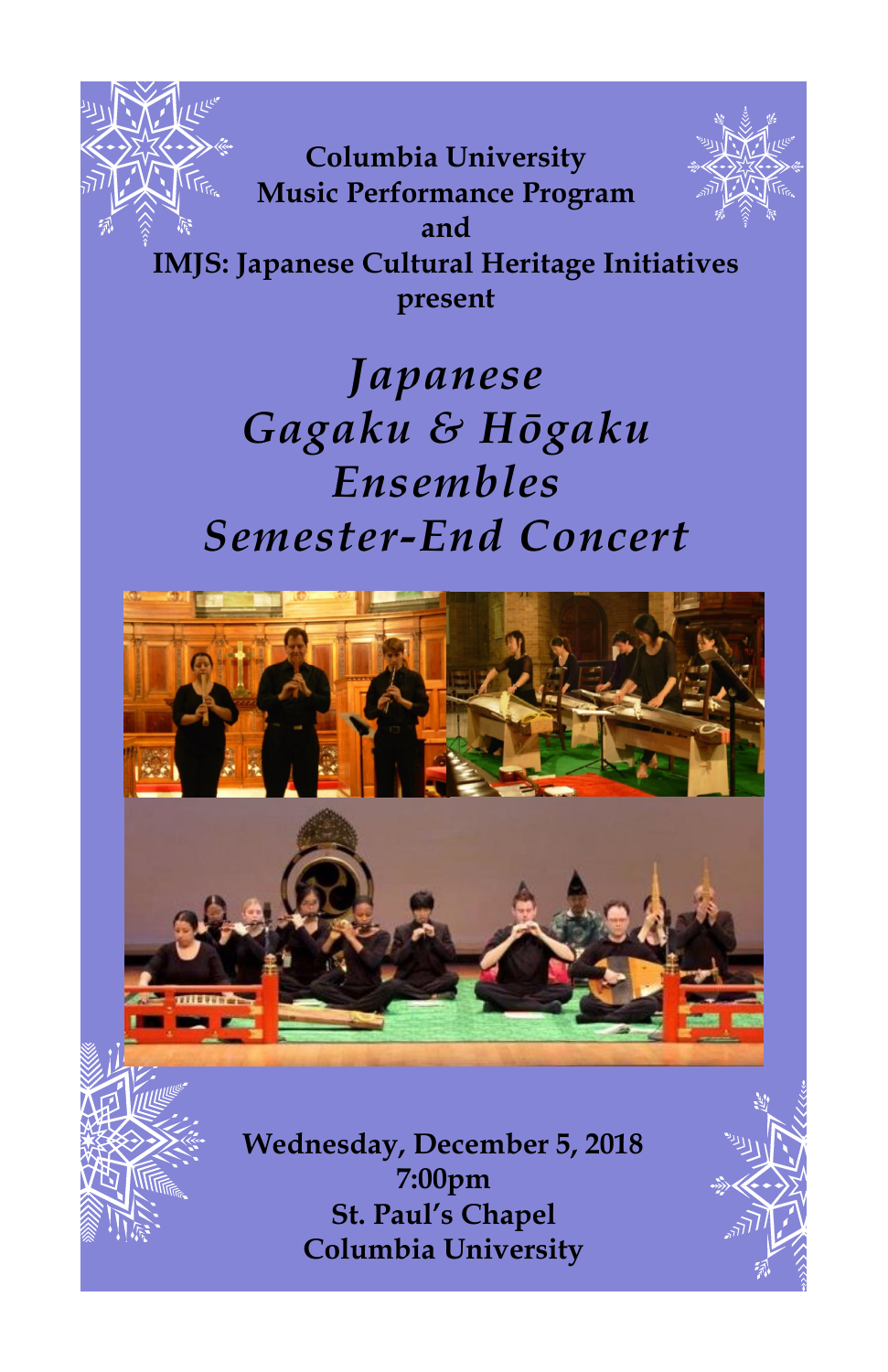#### **HŌGAKU PROGRAM**

#### **Shakuhachi**

#### Two Folk Melodies

*Minato* (Harbor) *Yūyake Koyake* (It's Sunset; Let's Head Home)

> *Lish Lindsey Hok Kan Ling Miguel Martinez Yumou Wei*

Classic Works in the Zen Tradition

*Sashi* (Search for Enlightenment) *Miguel Martinez* 

*Mujū Shin Kyoku* (The Heart Needs No Abode) An Improvisation of Zen Scripture Created by Nyodō Jin (1938)

*Hok Kan Ling*

#### Modern Duet

*Suzuka* (The Call of a Doe) by Horawarabe Kaneyasu

> *Hok Kan Ling Miguel Martinez*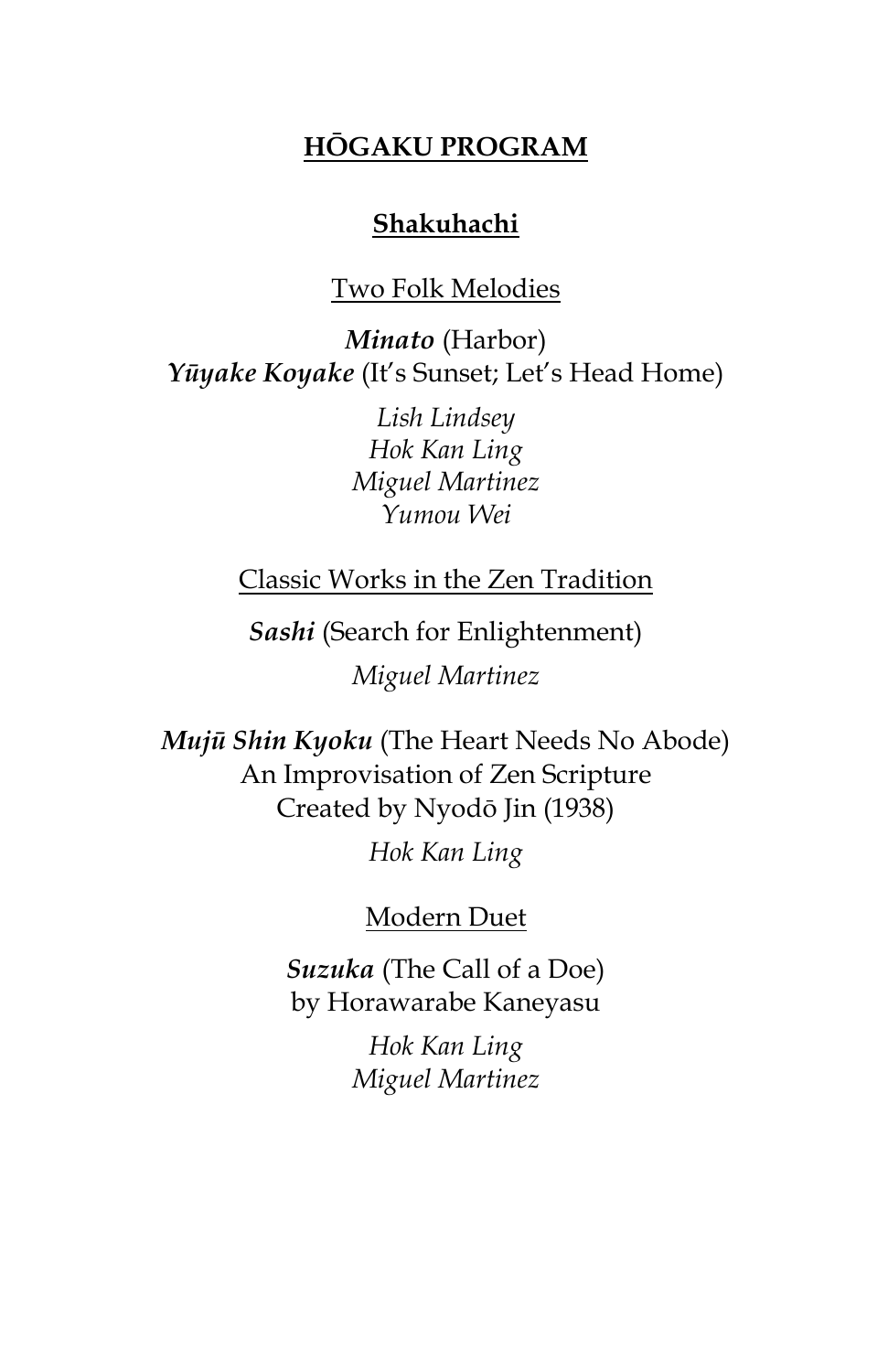### **GAGAKU PROGRAM**

#### *Hyōjō no netori & Etenraku*  (Music of the Divine Heavens in Hyōjō mode)

#### **Saibara:** *Koromogae*

(Seasonal Change of Garb) (for voice and instruments)

#### *Ringa*

(Day of the Mice - in the cycle of the 12 Asian zodiac animals)

#### *Gagaku Ensemble Members*

|                                                                         | Shō: | Zachary Armite-Klein, Michael Dames,<br>Kanoa Mendenhall, Zachary Seligman Karen |
|-------------------------------------------------------------------------|------|----------------------------------------------------------------------------------|
|                                                                         |      | Hichiriki: Evan Caplinger, Nikki Pet, Lucie Vitkova                              |
|                                                                         |      | Ryūteki: Adam Robinson, Lara Lewison, Johni Licht,<br>Lish Lindsey, Cole Wagner  |
|                                                                         |      | Gakusō: Harrison Hsu                                                             |
|                                                                         |      | Kakko: Miguel Martinez                                                           |
| Assisted by Mentors: Louise Sasaki, Noriyuki Sasaki<br>and Yōichi Fukui |      |                                                                                  |

#### \*\*\*\*\*\*\*\*\*\*\*\*\*\*\*\*\*\*\*\*\*\*\*\*\*\*\*\*\*\*\*\*\*\*\*\*

For program enrollment and all other inquiries about the *Gagaku-Hōgaku* initiative, please contact IMJS: Japanese Cultural Heritage Initiatives medievaljapan@columbia.edu

Next ensemble courses start on Thursday, January 24, 2019.